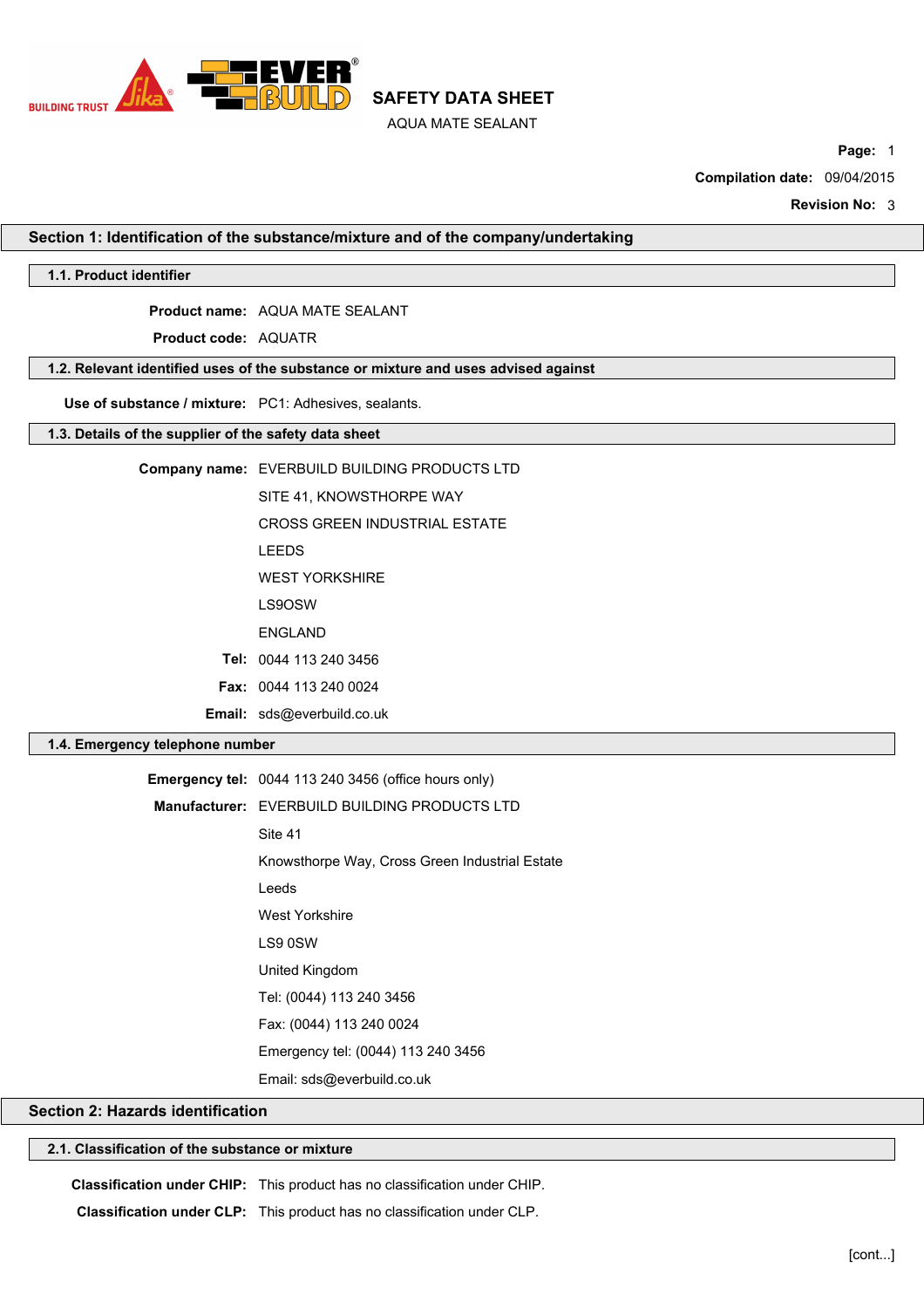#### AQUA MATE SEALANT

**Page:** 2

#### **2.2. Label elements**

**Label elements:** This product has no label elements.

## **2.3. Other hazards**

**PBT:** This product is not identified as a PBT/vPvB substance.

### **Section 3: Composition/information on ingredients**

#### **3.1. Substances**

#### **Chemical identity:** AQUA MATE SEALANT

## **Section 4: First aid measures**

#### **4.1. Description of first aid measures**

**Skin contact:** Use Wonder Wipes or a soapy cloth

**Eye contact:** Bathe the eye with running water for 15 minutes.

**Ingestion:** Wash out mouth with water.

**Inhalation:** Remove casualty from exposure ensuring one's own safety whilst doing so. Consult a doctor.

#### **4.2. Most important symptoms and effects, both acute and delayed**

**Skin contact:** There may be mild irritation at the site of contact.

**Eye contact:** There may be irritation and redness.

**Ingestion:** There may be soreness and redness of the mouth and throat.

**Inhalation:** There may be irritation of the throat with a feeling of tightness in the chest. Drowsiness

or mental confusion may occur.

**4.3. Indication of any immediate medical attention and special treatment needed**

#### **Section 5: Fire-fighting measures**

#### **5.1. Extinguishing media**

**Extinguishing media:** Suitable extinguishing media for the surrounding fire should be used.

#### **5.2. Special hazards arising from the substance or mixture**

**Exposure hazards:** In combustion emits toxic fumes.

**5.3. Advice for fire-fighters**

**Advice for fire-fighters:** Wear self-contained breathing apparatus. Wear protective clothing to prevent contact

with skin and eyes.

#### **Section 6: Accidental release measures**

### **6.1. Personal precautions, protective equipment and emergency procedures**

**Personal precautions:** Refer to section 8 of SDS for personal protection details. Mark out the contaminated area

with signs and prevent access to unauthorised personnel.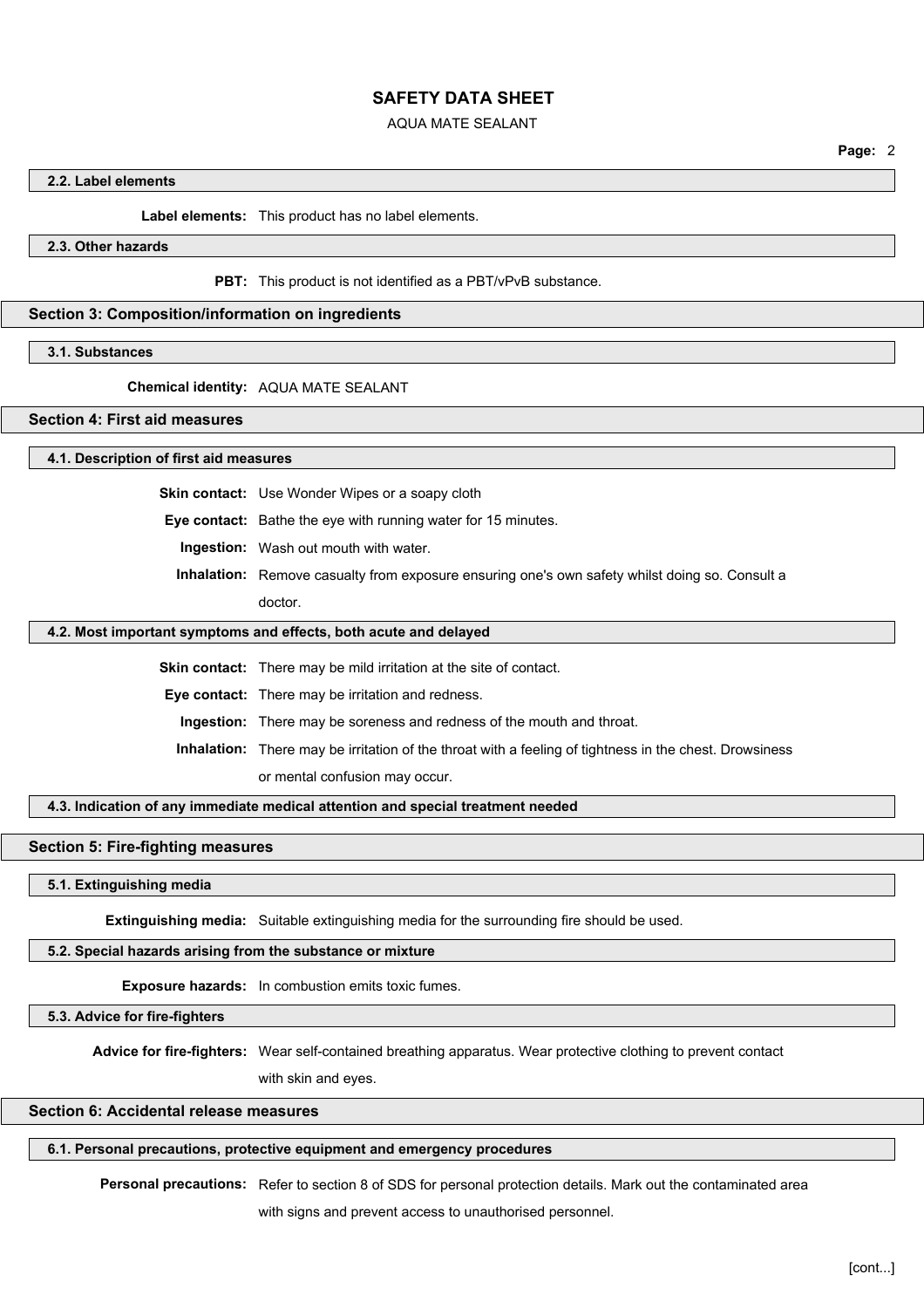### AQUA MATE SEALANT

**Page:** 3

#### **6.2. Environmental precautions**

**Environmental precautions:** Do not discharge into drains or rivers.

#### **6.3. Methods and material for containment and cleaning up**

**Clean-up procedures:** Transfer to a closable, labelled salvage container for disposal by an appropriate

method.

### **6.4. Reference to other sections**

# **Section 7: Handling and storage**

#### **7.1. Precautions for safe handling**

**Handling requirements:** Ensure there is sufficient ventilation of the area. Avoid direct contact with the substance.

### **7.2. Conditions for safe storage, including any incompatibilities**

**Storage conditions:** Store in a cool, well ventilated area. Keep container tightly closed. Store in original

containers between +5 and +25`C. Storage outside these paramaters will dramatically

reduce shelf life and invalidates all product warranties.

**Suitable packaging:** Must only be kept in original packaging.

**7.3. Specific end use(s)**

### **Section 8: Exposure controls/personal protection**

#### **8.1. Control parameters**

|  | Workplace exposure limits: |
|--|----------------------------|
|--|----------------------------|

**Workplace exposure limits: Respirable dust**

| State | 3 hour TWA          | 15 min. STEL        | 8 hour TWA | 15 min. STEL |
|-------|---------------------|---------------------|------------|--------------|
| UK    | 10ppm (acetic acid) | 15ppm (acetic acid) |            |              |

| <b>DNEL/PNEC Values</b>                |                                                                                                                         |  |
|----------------------------------------|-------------------------------------------------------------------------------------------------------------------------|--|
|                                        | <b>DNEL / PNEC</b> No data available.                                                                                   |  |
| 8.2. Exposure controls                 |                                                                                                                         |  |
|                                        | <b>Engineering measures:</b> Ensure there is sufficient ventilation of the area.                                        |  |
|                                        | <b>Respiratory protection:</b> Gas/vapour filter, type A: organic vapours (EN141). must be worn if vapour concentration |  |
|                                        | is above OES or if ventilation is poor                                                                                  |  |
|                                        | Hand protection: Protective gloves.                                                                                     |  |
| <b>Eye protection:</b> Safety glasses. |                                                                                                                         |  |
|                                        | <b>Skin protection:</b> Protective clothing.                                                                            |  |

## **Section 9: Physical and chemical properties**

#### **9.1. Information on basic physical and chemical properties**

**State:** Paste

**Colour:** Colourless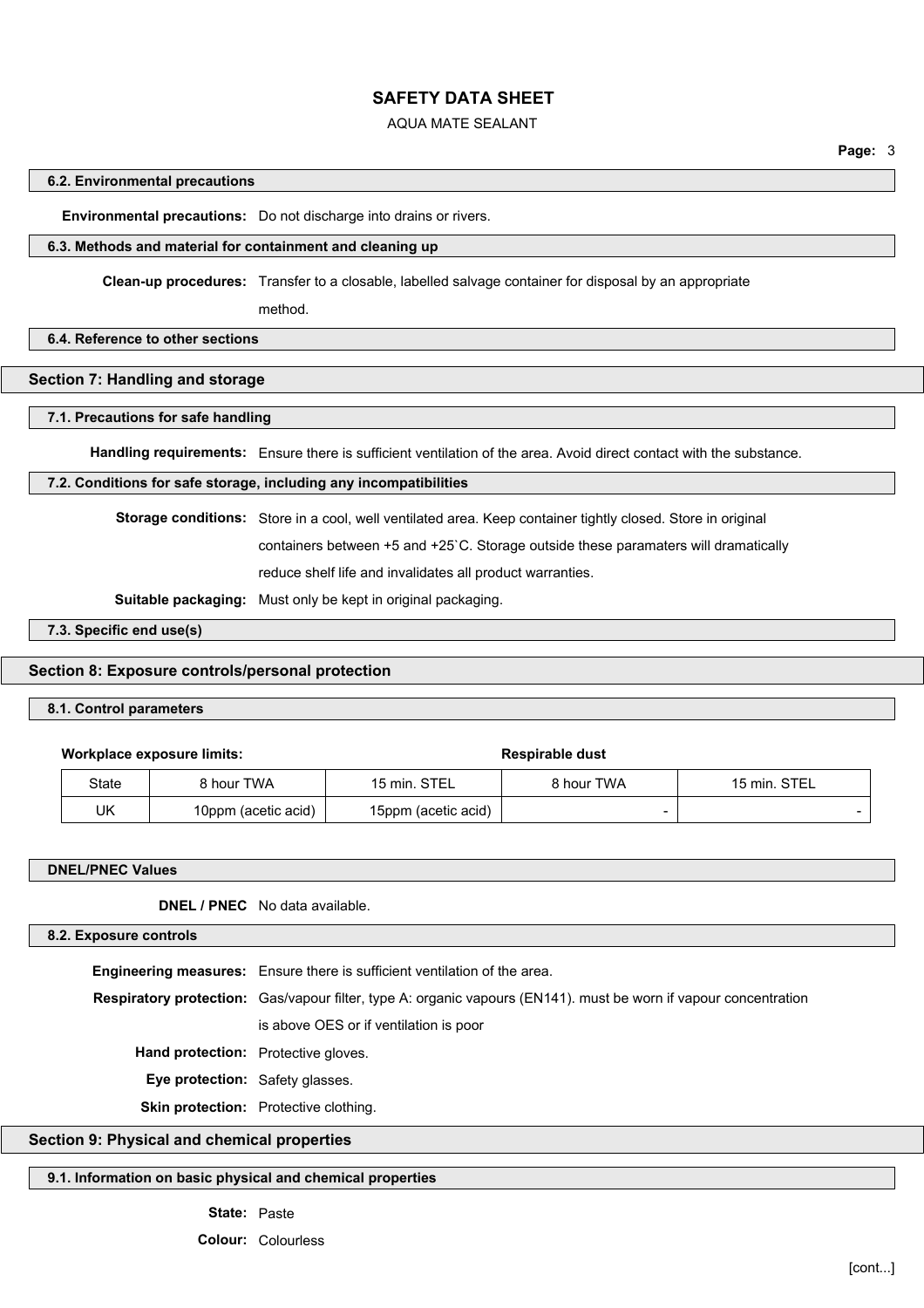AQUA MATE SEALANT

**Page:** 4 **Odour:** Irritating odour **Evaporation rate:** Moderate **Solubility in water:** Insoluble **Viscosity:** Highly viscous **Boiling point/range°C:** N/D **Flash point°C:** >70 **Relative density:** 1.00 **pH:** N/A

**9.2. Other information**

**Other information:** No data available.

### **Section 10: Stability and reactivity**

**10.1. Reactivity**

**10.2. Chemical stability**

**Chemical stability:** Stable under normal conditions.

## **10.3. Possibility of hazardous reactions**

**10.4. Conditions to avoid**

**Conditions to avoid:** Heat. Moist air. Humidity.

#### **10.5. Incompatible materials**

**Materials to avoid:** Strong oxidising agents. Strong acids.

### **10.6. Hazardous decomposition products**

**Haz. decomp. products:** In combustion emits toxic fumes.

### **Section 11: Toxicological information**

## **11.1. Information on toxicological effects**

**Toxicity values:** No data available.

**Symptoms / routes of exposure**

**Skin contact:** There may be mild irritation at the site of contact.

**Eye contact:** There may be irritation and redness.

**Ingestion:** There may be soreness and redness of the mouth and throat.

**Inhalation:** There may be irritation of the throat with a feeling of tightness in the chest. Drowsiness

or mental confusion may occur.

### **Section 12: Ecological information**

# **12.1. Toxicity**

**Ecotoxicity values:** No data available.

### **12.2. Persistence and degradability**

**Persistence and degradability:** No data available.